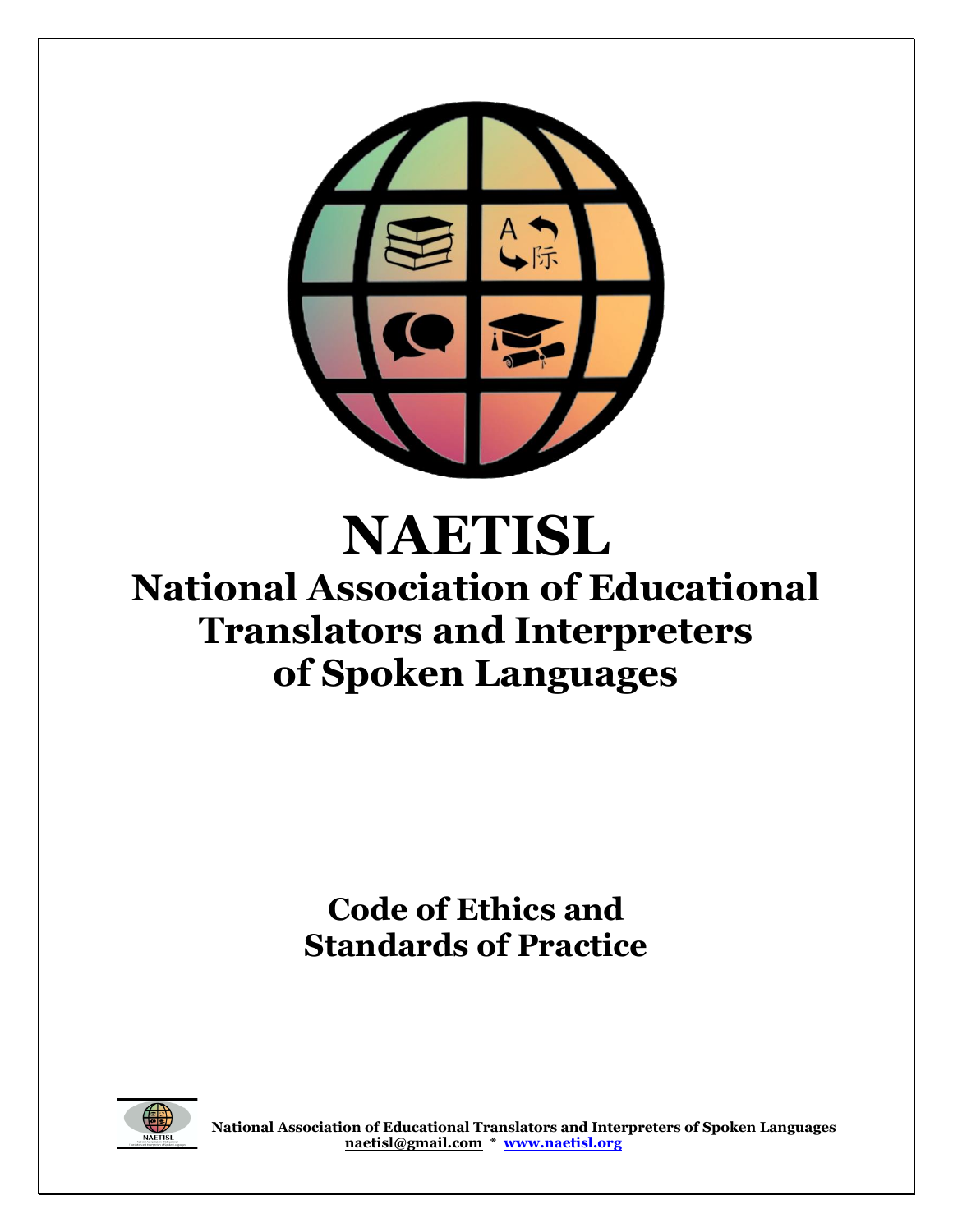

### **Code of Ethics and Standards of Practice for Educational Translators and Interpreters of Spoken Languages**

# **Acknowledgements**

This document draws upon the Code of Ethics and Standards of Practice for Educational Interpreters of Spoken Language that was developed over five years by the University of Minnesota Program on Translation and Interpreting and the Minnesota Department of Education with support from grant #H323A100010 from the Office of Special Education Programs at the U.S. Department of Education, https://education.mn.gov/MDE/dse/sped/div/el/. We appreciate the Minnesota Department of Education and the National Code of Ethics for Interpreters in Health Care (NCIHC 2005) for providing the initial framework for these nationally vetted standards for educational translators and spoken language interpreters.

Abiding by our commitment to involve stakeholders in the process of establishing qualifications, standards and best practices for educational translators and interpreters of spoken languages, this Code of Ethics was reviewed by a sample of early childhood and K-12 Teachers, Multilingual School Personnel, Department of Education representatives, English Learner families, Bilingual Family Engagement and Parent Outreach Coordinators, and Certified Medical, Legal and Sign Language Interpreters.

Our special thanks to the National Association of Educational Translators and Interpreters of Spoken Languages (NAETISL) Board of Director[s https://naetisl.org/about,](https://naetisl.org/about) Standards and Best Practices Standing Committee Coordinators, and the University of Georgia Faculty for providing guidance on survey development and data analysis, along with insightful recommendations and feedback.



| School district faculty and staff (School<br>Principals, Special Education Teachers, General<br>Education Teachers, Speech and Language<br>Pathologists, and School Psychologists) |
|------------------------------------------------------------------------------------------------------------------------------------------------------------------------------------|
| Department of Education representatives (Title<br>I, Title III, Early Childhood and Exceptional<br><b>Student Offices)</b>                                                         |
| Early childhood and K-12 English Learner<br>families who received interpreter assistance                                                                                           |
| K-12 Family Engagement and Bilingual Parent<br><b>Outreach Coordinators</b>                                                                                                        |
| Certified Medical, Legal and Sign Language<br>Interpreters                                                                                                                         |

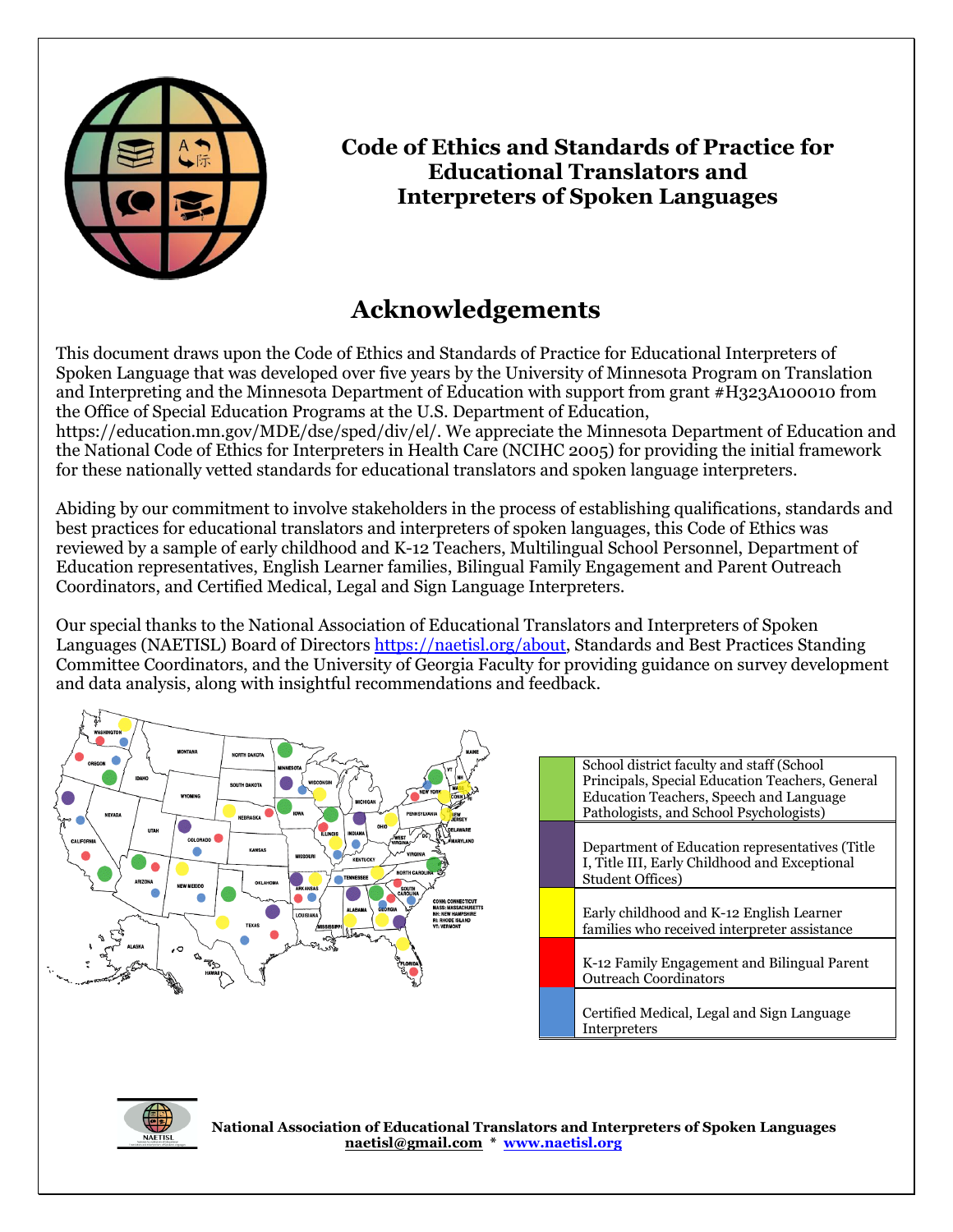# **National Code of Ethics and Standards Review Committee**

| Ana Soler, BSW, MPH                      | UGA Mary Frances Early College of Education, Department of Communication<br>Sciences and Special Education   Doctoral Student, NAETISL Chairperson |
|------------------------------------------|----------------------------------------------------------------------------------------------------------------------------------------------------|
| John Botero, BA, MPA                     | Program Manager of the Office of Court Professionals for the Judicial Council,<br>Administrative Office of the Courts, NAETISL Vice-Chair          |
| <b>Elizabeth Campos Hamilton</b>         | Disability Rights Advocate & Professional Educational Interpreter,<br><b>NAETISL Board Member</b>                                                  |
| Flor Castellanos, M.A.                   | Educational Psychology, NAETISL Secretary                                                                                                          |
| <b>Jessica Sanchez</b>                   | Educational Translator and Interpreter - Spanish (Arkansas Bilingual<br>Interpreter Credentialed in Education), NAETISL Treasurer                  |
| Mei Yan Lin                              | Educational Interpreter/Translator - Mandarin, Certified Parent Educator,<br>Physician, NAETISL Board Member                                       |
| Maria Leyva                              | Bilingual Paraeducator and Library Technician, NAETISL Board Member                                                                                |
| <b>Elizabeth Watkins</b>                 | State Specialist for English Learners with Disabilities, Minnesota<br>Department of Education                                                      |
| Dr. Jennifer Pendergrass                 | ES ESOL Teacher & Coordinator of ESOL Professional Learning,<br><b>NAETISL Board Member</b>                                                        |
| <b>Abel Unzueta</b>                      | Special Education Paraeducator, NAETISL Board Member                                                                                               |
| Dr. Rita Brusca-Vega                     | Professor Emeritus at Purdue University Northwest, NAETISL Board Member                                                                            |
| Asako Akai Ferguson                      | Parent, Japanese Interpreter/Translator (Medical and Educational)                                                                                  |
| Brenda Reynolds, M.S.                    | Welcome the Children Project Director, Partners for Inclusive Communities,<br>University of Arkansas                                               |
| Lori Nguyen                              | Member, National Association for the Education of Young Children (NAEYC);<br>Vietnamese Interpreter/Translator                                     |
| <b>Nguessan Felicite Acho</b>            | Parent, Educational Interpreter/Translator - French, Baoule, Agni                                                                                  |
| <b>Inés Lucia Montoya de Ballesteros</b> | Special Education Teacher - Retired, Educational Interpreter/Translator                                                                            |
| María Alicia Calzado Aguilera            | Independent Medical and Educational Interpreter - Spanish<br>(UGA Professional Interpreter in Education Certificate)                               |
| Dr. Rhonda D. Miller                     | Assistant Professor of Special Education at Coastal Carolina University,<br>Educational Interpreter (UGA Professional Interpreter in Education)    |
| <b>Rui Xue</b>                           | Teacher, Parent and English Learner (UGA Professional Interpreter<br>in Education Certificate - Chinese)                                           |
| <b>FengXia Lin</b>                       | Member, American Translators Association, Mandarin Interpreter/Translator                                                                          |
| Khadija Sheikh                           | Parent and Arabic Interpreter/Translator                                                                                                           |
| Zulma Nino, M.A., Ed. S.                 | Interpreter and Bilingual Community Liaison – Spanish                                                                                              |
| Lourdes A. Guillian-Ortiz                | Trilingual Interpreter (Sign Language-Spanish-English)                                                                                             |
| Dr. Gloria Torres-Hunter                 | Member, National Association of School Psychologists                                                                                               |
| Dr. Ahmed Nader                          | ESOL Lead Teacher, Arabic Interpreter/Translator                                                                                                   |

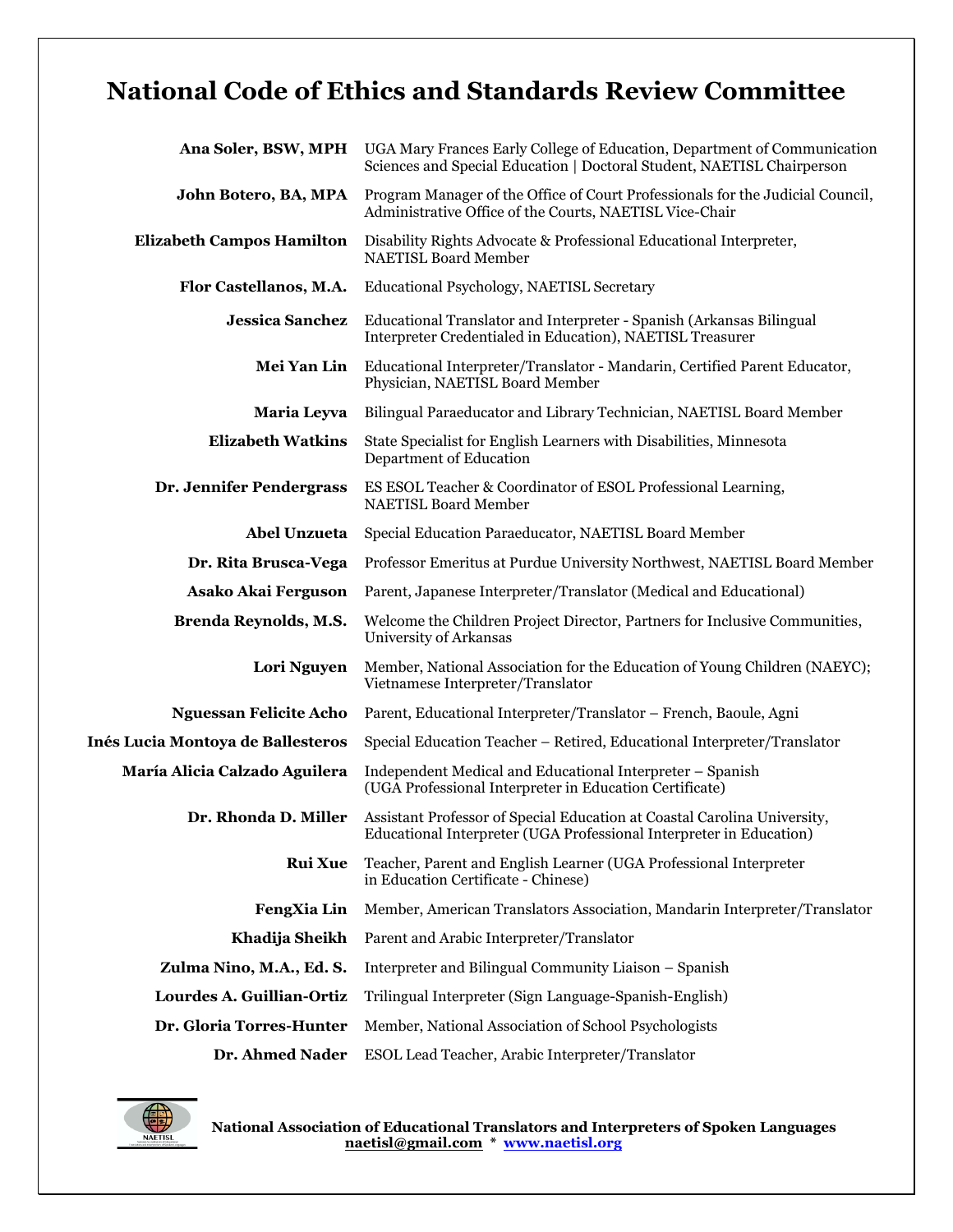## **Overview**

The National Association of Educational Translators and Interpreters of Spoken Languages **[\(https://naetisl.org/](https://naetisl.org/)** believes that our English Learner families have the right to be supported by interpreters and translators who have been specifically trained to work in educational settings. The profession of the Educational Translator or Spoken Language Interpreter is unique and therefore, requires a specific set of standards of practice that professionals can follow as guidance to provide the best services possible to families, students and school personnel. This Code of Ethics and Standards of Practice includes guidelines for translators (who work providing language access through written documents) and spoken language interpreters (who provide oral renditions from one language to another). This Code also includes guidelines for those working with students, parents and school personnel in general education and special education in early childhood and K-12 settings.

This is intended to be a living document, providing in-depth explanations and examples that reflect our common experiences as professionals in education settings. We envision a framework where stakeholders will continuously share examples of the Code in practice to establish a collective understanding of the standards, qualifications and accreditation requirements for educational translators and interpreters of spoken languages. NAETISL and its Standards and Best Practices Committee will continue to seek and review stakeholder feedback and will update the Code of Ethics accordingly. Examples, case scenarios and suggestions specific to the NAETISL Code of Ethics and Standards of Practice can be sent to: naetisl@gmail.com

#### **Language Access in Early Childhood and K-12 Settings**

For information about language access legislation and guidance in early childhood and K-12 settings, please visit:

- Title VI of the Civil Rights Act of 1964:<https://www.justice.gov/crt/fcs/TitleVI-Overview>
- Executive Order 13166:<https://www.justice.gov/crt/executive-order-13166>
- Individuals with Disabilities Education Act:<https://sites.ed.gov/idea/regs/b/d/300.304>
- Office of Civil Rights and Department of Justice Guidance on Schools' Civil Rights Obligations to English Learner Students and Limited English Proficient Parents<https://www2.ed.gov/about/offices/list/ocr/ellresources.html>

#### **Spoken Language Interpreter:**

An interpreter renders verbal communications from one language (source language) into another language (target language). In order to provide language access to English Learner families, school districts rely on a combination of bilingual school personnel and freelance/contract interpreters. The job functions and titles of bilingual school personnel providing interpretation and translation services may include Parent Outreach Liaison, Family Engagement Facilitator, Teacher, Instructional Aid, Clinic Worker, Front Office Clerk and countless others. Therefore, a Code of Ethics and Standards of Practice must encompass the fluidity of the roles played by bilingual, multicultural and biliterate personnel in an early childhood and K-12 setting.

Regardless of their function in a school setting, the bilingual and biliterate person who is called upon to interpret and/or translate, is responsible for maintaining the role, performance standards and ethical responsibilities of an interpreter or translator, while performing those functions. Ideally, a school staff member with a dual role, for example, a Bilingual Teacher, should refrain from interpreting at meetings that involve a family or student in their own class.

#### **Translator:**

A translator abides by professional standards to render written communication from the source language to the target language effectively and accurately, ensuring that the meaning of the communication is clear and conceptually correct in the target language. In early childhood and K-12 settings, professionals hired to support families with interpretation are often, automatically, given the duties of a translator. Because the skills of an interpreter and a translator are distinct, early childhood and K-12 settings must ensure that translators have the literacy and terminology skills necessary to render accurate and effective communication in a written format.

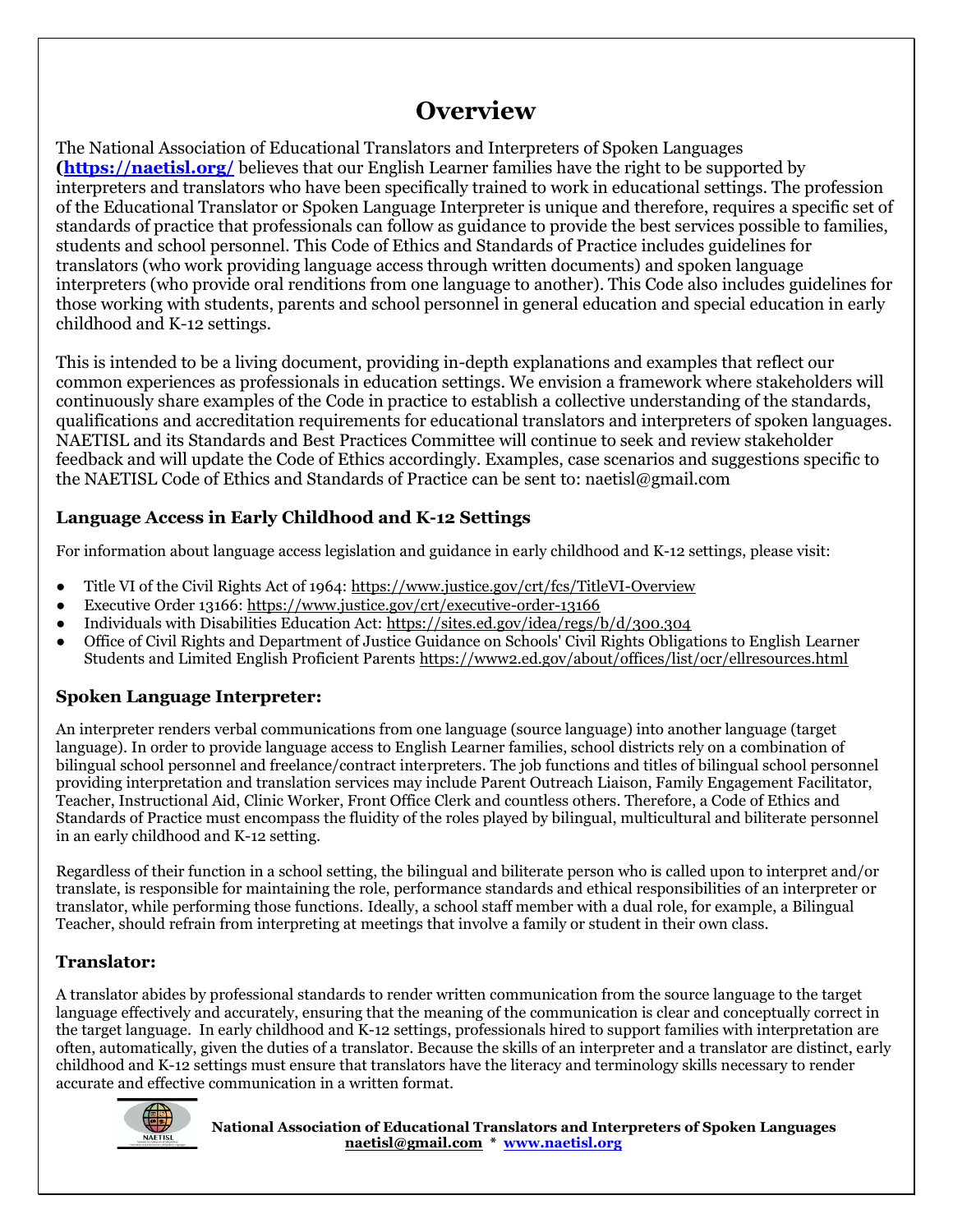

#### **CONFIDENTIALITY**

All information learned in the performance of their duties as translators and spoken language interpreters in general and special education settings is kept confidential, while observing relevant legal requirements regarding disclosure. Interpreters and translators adhere to all existing federal, or state laws or acts concerning confidentiality, including, but not limited to, the Family Educational Rights and Privacy Act or FERPA, and Health Insurance Portability and Accountability Act or HIPAA, when reviewing, sight translating, interpreting, or translating student records, transcripts, medical records and other documents pertaining to the student or the family.

#### **IMPARTIALITY**

Translators and spoken language interpreters strive to maintain impartiality and refrain from counseling, advising, or projecting personal opinions, biases, or beliefs, adopting a mantle of neutrality.

#### **PROFESSIONAL BOUNDARIES**

The educational spoken language interpreter and translator maintains the boundaries of the professional role, refraining from other types of involvement.

#### **CULTURAL AWARENESS**

The educational translator and spoken language interpreter promote and maintain respect for the cultural beliefs and practices of all the parties involved in the interpreting encounter.

### **Code of Ethics and Standards of Practice for Educational Translators and Interpreters of Spoken Languages**

#### **ACCURACY**

The translator and spoken language interpreter strive to render the message accurately, conveying the content and spirit of the original message, taking into consideration its cultural context. Translators maintain accuracy of units of information avoiding omissions and additions, abiding by grammar rules in their respective language. Spoken language interpreters and translators preserve the register of the source speech/text, considering natural differences between languages.

#### **RESPECT**

Educational spoken language interpreters and translators treat all parties with respect, resolving conflicts with utmost professionalism.

#### **ADVOCACY**

When the student's health, well-being, or dignity is at risk, or when student educational access and outcomes are compromised, the interpreter may be justified in acting as an advocate.

#### **PROFESSIONALISM**

The translator or spoken language interpreter must always act in a professional manner.

#### **PROFESSIONAL DEVELOPMENT**

Interpreters and translators strive to continually further their knowledge and skills.

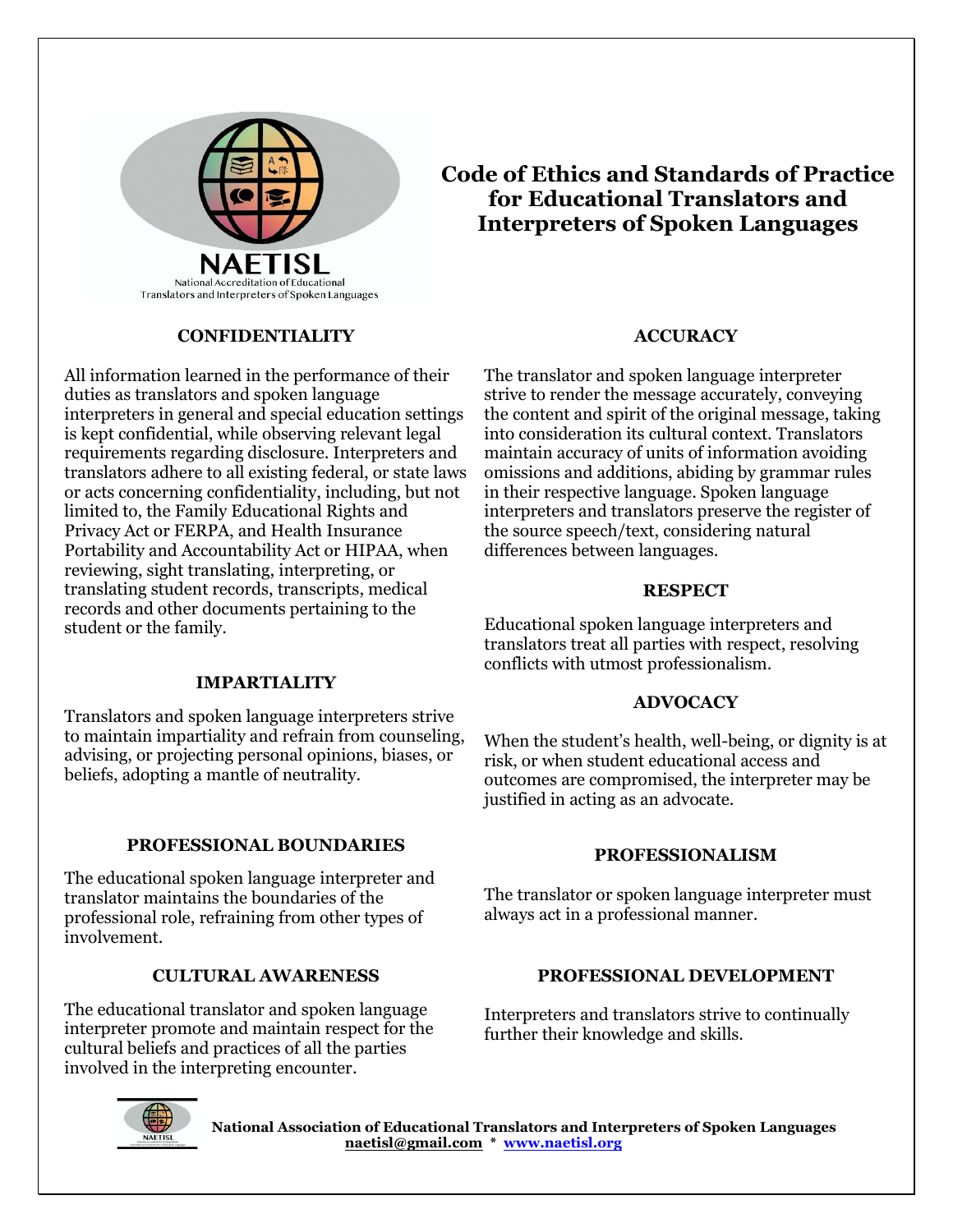**CONFIDENTIALITY: All information learned in the performance of their duties as translators and spoken language interpreters in general and special education settings is kept confidential, while observing relevant legal requirements regarding disclosure. Interpreters and translators adhere to all existing federal, or state laws or acts concerning confidentiality, including, but not limited to, the Family Educational Rights and Privacy Act or FERPA, and Health Insurance Portability and Accountability Act or HIPAA, when reviewing, sight translating, interpreting, or translating student records, transcripts, medical records and other documents pertaining to the student or the family.** 

As members of the multidisciplinary team, spoken language interpreters and translators working in early childhood and K-12 settings must protect the privacy of educational information and understand that only members of the education team should have access to such information. The only exceptions to data privacy are situations where child abuse is suspected and where the interpreter may be a mandated reporter as defined in state laws. Any information divulged according to mandated reporting disclosure requirements should be limited to specific information necessary and relevant to the suspected abuse. Spoken language interpreters and translators working in education, must obtain additional information about their status as mandatory reporters from immediate supervisors in their respective settings (early childhood, K-12 or language services agencies).

The educational translator or spoken language interpreter shall:

- Inform parties that all the information will be confidential to reassure that no important information or helpful details are left unsaid.
- Not divulge either specific or general information to third parties or anyone outside of the actual encounter, including a student who is the subject of discussion.
- Refer all questions about confidential information to their immediate supervisor in the early childhood or K-12 setting or interpreter agency.
- Safeguard their notes when they are working as an in-person interpreter or Video Remote/Over the Phone Interpreter, shredding and disposing of them after a meeting as appropriate. Translators producing documents and forms that contain student/family information must prevent unauthorized access. Notes, drafts and glossaries produced while translating documents must also be safeguarded if they include student identifiable information.
- Refrain from revealing confidential information about a student or family, if for some reason the interpreter or translator needs to consult with a professional colleague or mentor about a matter discussed in a meeting. The professional shall give enough context to present the problem or concern, while limiting and protecting identifiable information.

**ACCURACY: The translator and spoken language interpreter strive to render the message accurately, conveying the content and spirit of the original message, taking into consideration its cultural context. Translators maintain accuracy of units of information avoiding omissions and additions, abiding by grammar rules in their respective language. Spoken language interpreters and translators preserve the register of the source speech/text, considering natural differences between languages.**

The educational translator or spoken language interpreter shall:

● Avoid literal (word-for-word) interpretations and translations, as they are generally inaccurate. Ensure that all parties understand that some educational concepts may not exist in the target language and therefore, additional words and explanation may be needed.

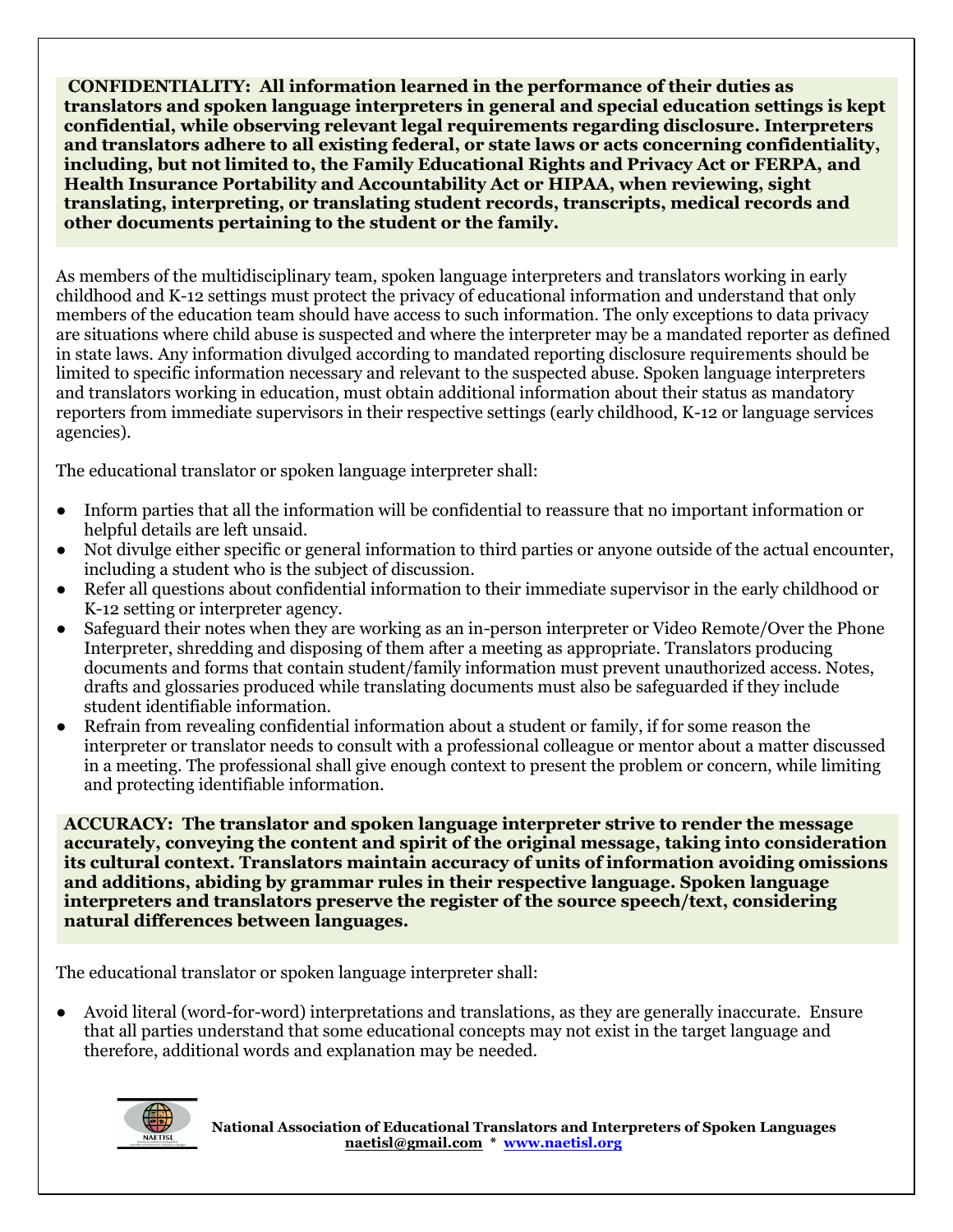- Understand that accuracy is both linguistic and cultural. Therefore, before making word choices, the interpreter and translator carefully weighs meaning given the cultural background and register levels of the parties. Translators are encouraged to use footnotes or notes to indicate the best solution to an unresolvable term, or highlight dialectal differences in their respective languages.
- Recognize that accuracy at times requires the interpreter or translator to convey offensive and emotional content. The interpreter or translator maintains the message in all its complexities and impact. The professional must understand the concept of Functional Equivalence to ensure that the speaker's effect on an audience is the same among audience members who understand the speaker's language.
- Include hesitation and pauses (such as "um", "ah" and others) in the message if they have an impact on the meaning of the message relayed.
- Relay and preserve any errors, inaccuracies, falsehoods, and omissions contained in the original message.
- Strive to convey the meaning behind nonlinguistic elements such as gestures of emphasis, body language, and tone of voice. To maintain the accuracy of a message, the interpreter may need to evaluate whether nonverbal cues need to be interpreted verbally or nonverbally and ask the speaker to clarify their meaning.
- Ask for repetition and clarification when necessary and request examples if needed.

#### **IMPARTIALITY: Translators and spoken language interpreters strive to maintain impartiality and refrain from counseling, advising, or projecting personal opinions, biases, or beliefs, adopting a mantle of neutrality.**

The educational translator or spoken language interpreter shall:

- Disclose any prior personal or previous professional involvement with any party that may be perceived as a conflict of interest, and allow the school personnel conducting the encounter to determine if impartiality will be an issue.
- Decline to accept an assignment when there is a conflict of interest and impartiality cannot be maintained. Instances when this may occur are when one of the parties is a family member, friend, or business associate.
- Cite the Code of Ethics and professional judgement as reasons to avoid sharing advice, information, likely outcomes, or personal opinions if asked by a parent/staff member. The interpreter must share this concern with all parties present at the meeting.
- Refrain from becoming personally involved with the parties.
- Avoid any conduct or behavior that may suggest preference for one party over the other.

#### **RESPECT: Educational spoken language interpreters and translators treat all parties with respect, resolving conflicts with utmost professionalism.**

Respect is a fundamental principle of successful and mutually beneficial interactions. The educational translator or spoken language interpreter shall:

- Work collaboratively and cooperatively with colleagues, parents, school staff members, and other interpreters and translators.
- Attempt to resolve any conflict that may arise in a prompt and professional manner.
- Strive to recognize personal cultural biases and work towards a resolution.
- Discuss language variations with professionalism providing constructive criticism, resources and peer support when needed.
- Collaborate with school personnel to determine the steps to take should a family decline the services of the interpreter. Schools should follow best practice and allow a trained spoken language interpreter to remain in a meeting for language support, even when a family brings a bilingual community member to assist.
- **●** Always be respectful and not discriminate on the basis of race, religion, cultural beliefs, or national origin.

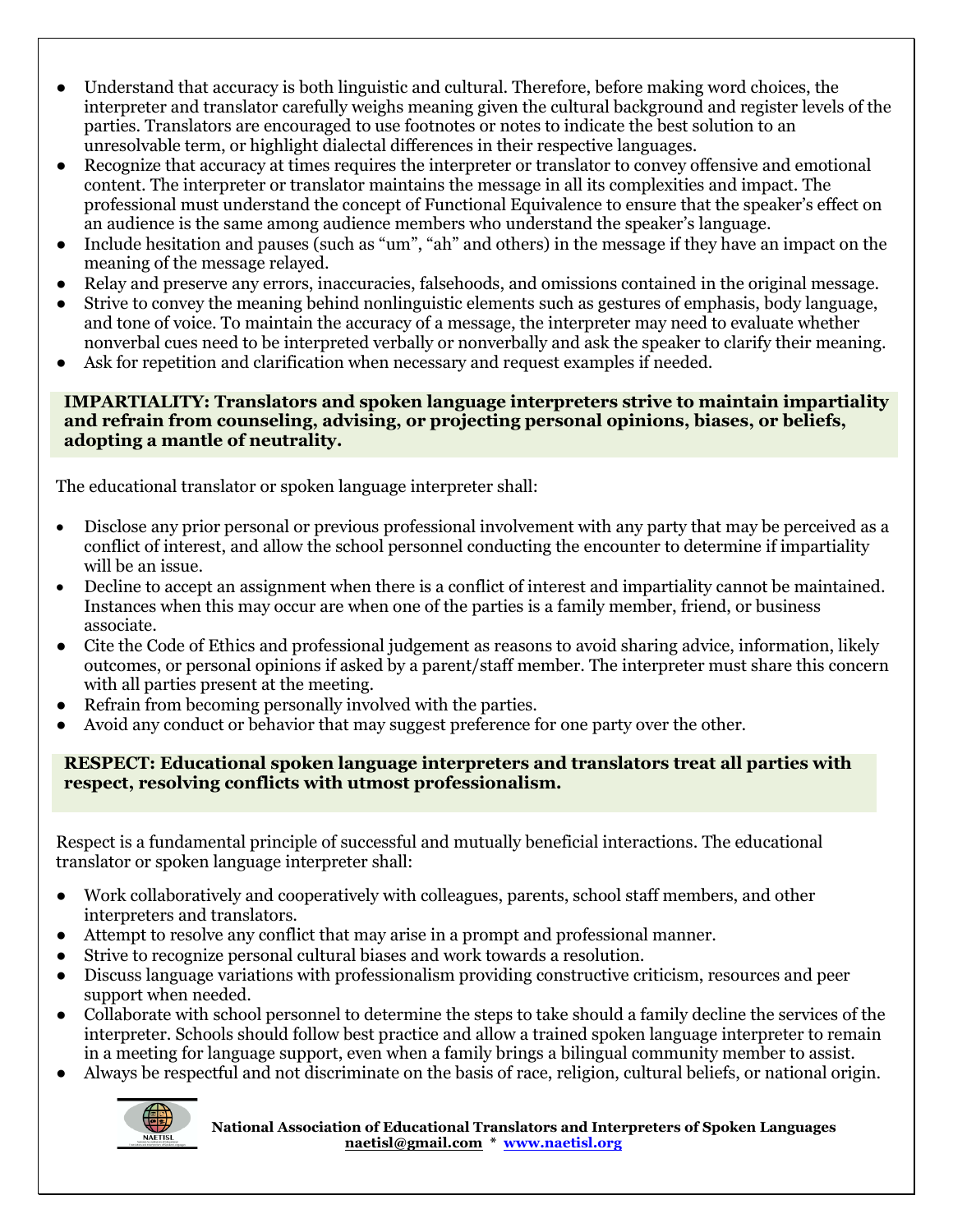#### **PROFESSIONAL BOUNDARIES: The educational spoken language interpreter and translator maintains the boundaries of the professional role, refraining from other types of involvement.**

Professional educational interpreters provide meaningful language access services and should stay within the confines of that role during encounters that require them to interpret. We recognize however that there are individuals with dual roles within the school settings. Any individual serving as an interpreter -- including cultural liaisons, parent facilitators, administrators, paraprofessionals, or other bilingual staff called upon to interpret -- will fully comply with the interpreter's code of ethics and standards of practice while they are interpreting. There may be situations where roles unavoidably shift within the timeframe of a single encounter. If this occurs, however, all parties must be made fully aware of the fact that the role has changed. This can be done by making a statement such as the following in both languages: "*The interpreter needs to step out of the interpreting role to share information about our upcoming reading workshops."*

Educational interpreters should exercise caution when stepping out of their role during an encounter. They should only do so if they feel it is critical to clear communication and all other communication efforts by the parties involved have been exhausted. Interpreters and translators must take into careful consideration the tenet of the Code of Ethics concerning Advocacy and associated standards of practice.

The educational translator or spoken language interpreter shall:

- Always introduce and define the limitations of their role as an interpreter to all parties in both languages before a meeting.
- Ask all parties to address situations pertaining to the second role before or after the session to maintain the integrity of the interpreter's job at the meeting.
- Refrain from personally discussing the case at hand with the parent and/or student.
- Not perform favors for clients such as providing transportation or childcare which may have a negative impact on the interpreter's ability to remain impartial. Interpreters can, however, direct parents to someone at the school who can provide such assistance while continuing to address language access.
- Strive to share any additional pertinent information with the team whenever possible in a pre or postsession, unless an urgent situation arises and it is not recommended for the interpreter to step out of their role during the meeting.

#### **ADVOCACY: When the student's health, well-being, or dignity is at risk, or when student educational access and outcomes are compromised, the interpreter may be justified in acting as an advocate.**

Advocacy is understood as an action taken on behalf of an individual that goes beyond facilitating communication, with the intention of supporting good educational outcomes. Interpreters serve to facilitate direct communication between parties who speak two different languages. Steps to advocate for any party should only be undertaken after careful and thoughtful analysis.

If other less intrusive actions have not resolved a well-defined and specific problem, the interpreter may intervene if the situation is urgent and has not been noticed by other parties. For example, the interpreter may intervene on behalf of a student with a life-threatening allergy if it has been overlooked by the other parties. This can be done by making a statement such as the following in both languages: "*The interpreter needs to step out of the interpreting role to share information about the student's life-threatening allergy."*

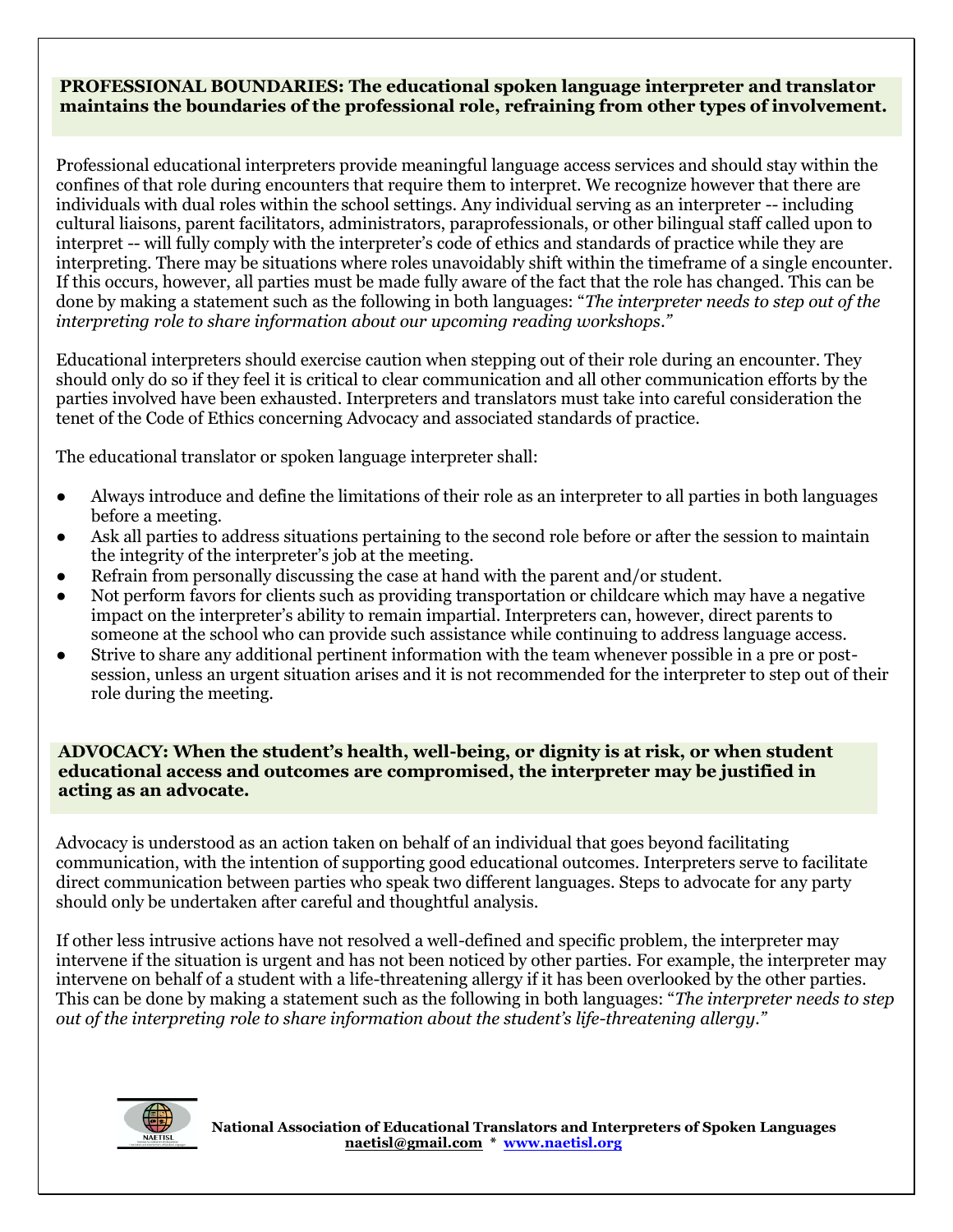The educational translator or spoken language interpreter shall:

- Notify an appropriate supervisor or authority if they recognize that emotional or physical harm is imminent to a party.
- Notify an appropriate supervisor or authority if the interpreter is aware of an educational disadvantage affecting the student.
- Provide information about internal/external community resources that may be helpful to the English Learner's family as long as resources are also shared with school personnel to maintain transparency and strengthen trust among all parties.

**CULTURAL AWARENESS: The educational translator and spoken language interpreter promote and maintain respect for the cultural beliefs and practices of all the parties involved in the interpreting encounter, and continuously strives to create awareness of potential cultural conflicts.** 

Educational interpreters and translators need to be aware of the unique cultural dynamics of those they serve. It should be noted that educational institutions have their own unique cultural norms and expectations.

The educational translator or spoken language interpreter shall:

- Strive to understand cultural differences within the language groups they serve such as traditions, practices and beliefs. If a particular recommendation conflicts with cultural practices, the interpreter addresses the issue when meeting with school staff outside of the interpreted encounter without many generalizations, without stereotyping, and without making assumptions of a family in a particular culture.
- Share cultural understanding and impressions as members of the multidisciplinary educational team (preferably during the pre or post meeting with school personnel), without explaining culture on behalf of the family.
- Mediate to point out a break in communication due to a cultural difference. The mediation must be conducted in a sensitive manner in order to maintain the flow of communication. The spoken language interpreter can make a statement such as the following in both languages: "*The interpreter needs to step out of the interpreting role to clarify cultural differences*." Translators must consult with the author or the original document to ensure that cultural differences and misunderstandings are addressed prior to completing the translation.
- Develop awareness of idioms, slang, jokes, and cultural/regional differences.
- Be a source of cultural information but not consider themselves experts in a particular culture nor convey this misconception to other members of the multidisciplinary team.
- Ensure that dialectal and cultural differences are addressed in the evaluation and special education process. Translators and interpreters must be aware of the additional skills required to support families during early childhood screening sessions and psychoeducational evaluations.

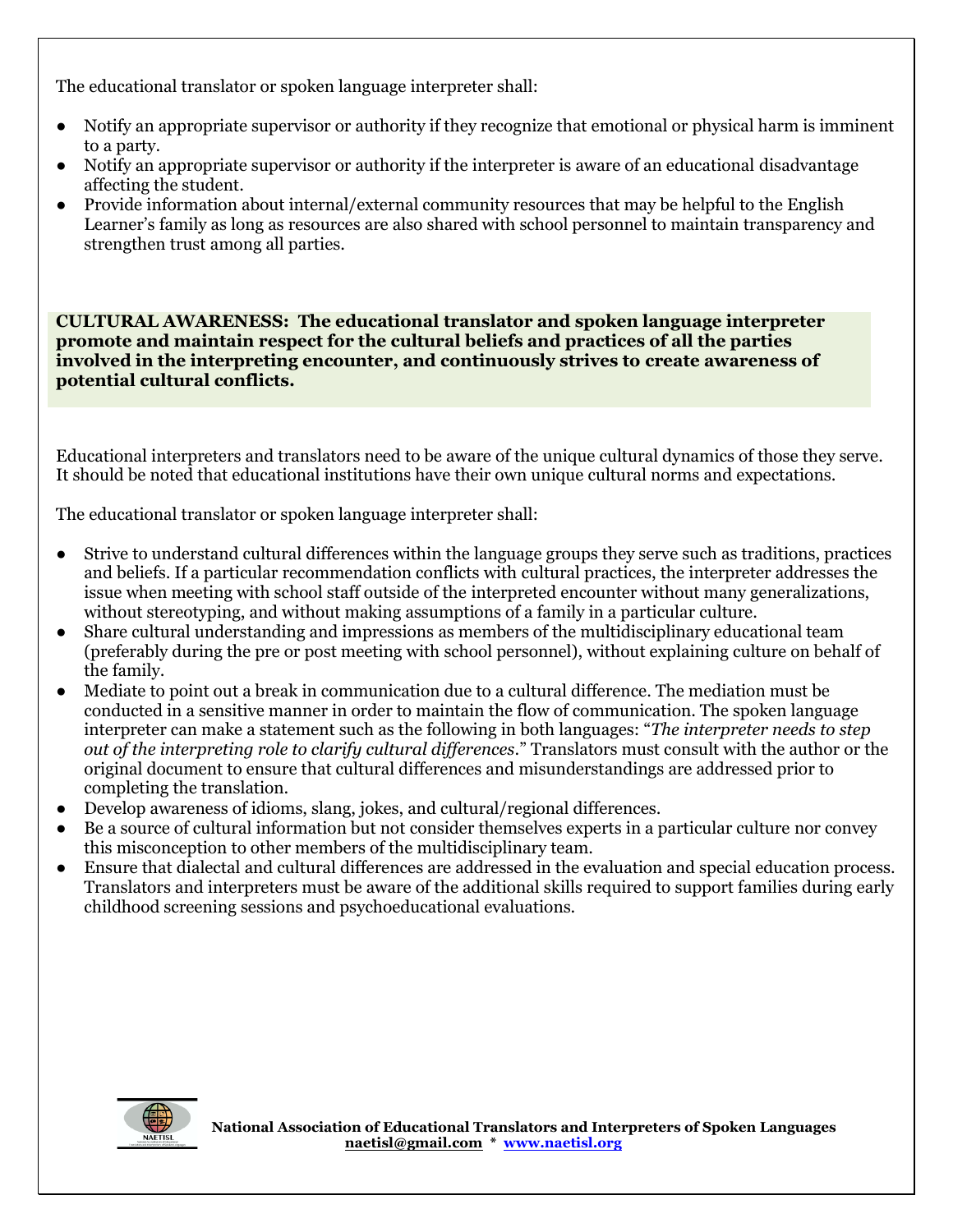#### **PROFESSIONALISM: The translator or spoken language interpreter must always act in a professional manner.**

The educational translator or spoken language interpreter shall:

- Only accept assignments for which he or she has been sufficiently trained, prepared, or briefed, in particular when the assignment involves the assessment of speech/language, mental health, and/or student academic performance, and meetings that involve the eligibility and individualized education program of a student.
- Always introduce and define their role to all parties and in both languages.
- Always arrive prepared for the assignment.
- Present themselves appropriately in their attire and demeanor.
- Refrain from discussing students or situations with people outside of the educational setting or outside of the educational team.
- Accept the responsibility to mentor new interpreters and translators entering the field, and those in need of developing their skills.
- Engage in appropriate and timely self-care and take advantage of debriefing opportunities, particularly after a difficult meeting.
- Request and be allowed to work, if possible, with another interpreter for assignments lasting longer than two hours and assignments that are expected to be emotionally charged or difficult in nature.
- Accurately represent their credentials such as training, certifications, certificates, and work experience.
- Disclose their cultural and/or linguistic limitations when supporting multidisciplinary teams. A translator and spoken language interpreter must assist English Learner families and school personnel only when the appropriate level of skills, training and certification have been attained.

#### **PROFESSIONAL DEVELOPMENT: Interpreters and translators strive to continually further their knowledge and skills.**

Educational translators and spoken language interpreters are expected to foster and maintain competence through ongoing learning.

The educational translator or spoken language interpreter shall:

- Seek to improve their interpreting and translation skills and language competency.
- Keep abreast of any changes in special education and general education laws, policies, practices, procedures, and rules.
- Understand the implications of not having appropriate training to assist multidisciplinary educational teams. For example, assisting school psychologists and speech-language pathologists with interpretation of measures used during assessments, requires specific knowledge of assessment protocols, timing and factors that protect reliability and validity of results.
- Make every effort to attend district-sponsored training events or other continuing education opportunities that can contribute to their professional development.
- Maintain awareness of cultural and current events of the communities they serve.

**Approved by the National Association of Educational Translators and Interpreters of Spoken Languages (NAETISL) and the National Code of Ethics and Standards Review Committee– 2020**